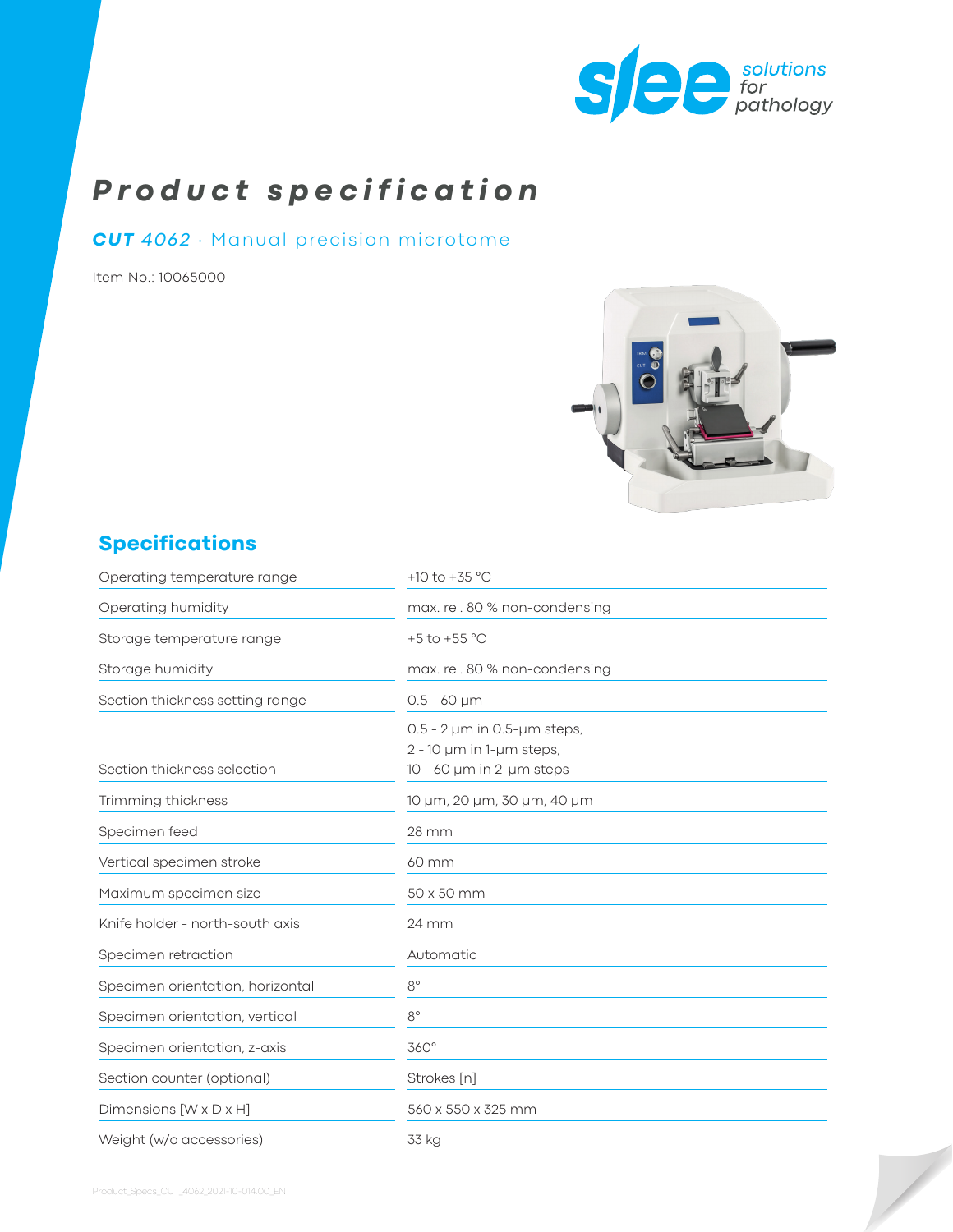

 $\overline{\phantom{a}}$ 

## **Standard components**

Specimen orientation

Universal cassette clamp, orientable (alternatively: standard specimen clamp, orientable)

Disposable blade holder (alternatively: standard knife holder)

Section waste tray

Disposable blades, low profile (1 box, 50 pcs.)

Dust cover

Mains cable

Manual

| <b>Optional accessories</b>                                                    | Item No.  |  |
|--------------------------------------------------------------------------------|-----------|--|
| Aquatec system                                                                 | 10090056  |  |
| MTR bench top quick freezing unit                                              | 10110000  |  |
| Magnifier with illumination (dimmable)                                         | 10090060  |  |
| TC65 disposable blade holder (for tungsten carbide blades)                     | 10090041  |  |
| Tungsten carbide blade (1 pcs.)                                                | 28406000  |  |
| Disposable blades (cf. consumables)                                            |           |  |
| Glass knife holder (for triangle glass knives)                                 | 10090014  |  |
| Segment arc incl. universal sample holder (for glass knife holder application) | 10090015  |  |
| Super Mega cassette clamp, orientable                                          | 10090027  |  |
| Super Mega cassette clamp, fixed                                               | 10090021  |  |
| Standard specimen clamp, orientable                                            | 10090006  |  |
| Standard specimen clamp, fixed                                                 | 10090007  |  |
| Foil clamp (use in standard specimen clamp)                                    | 10090025  |  |
| Standard knife holder                                                          | 10090008  |  |
| Knife holder basis unit                                                        | 10090011  |  |
| Prism (set)                                                                    | 10090017  |  |
| Round specimen holders (different diameters)                                   | on demand |  |
| Section counter                                                                | 10090020  |  |
| More on request                                                                |           |  |